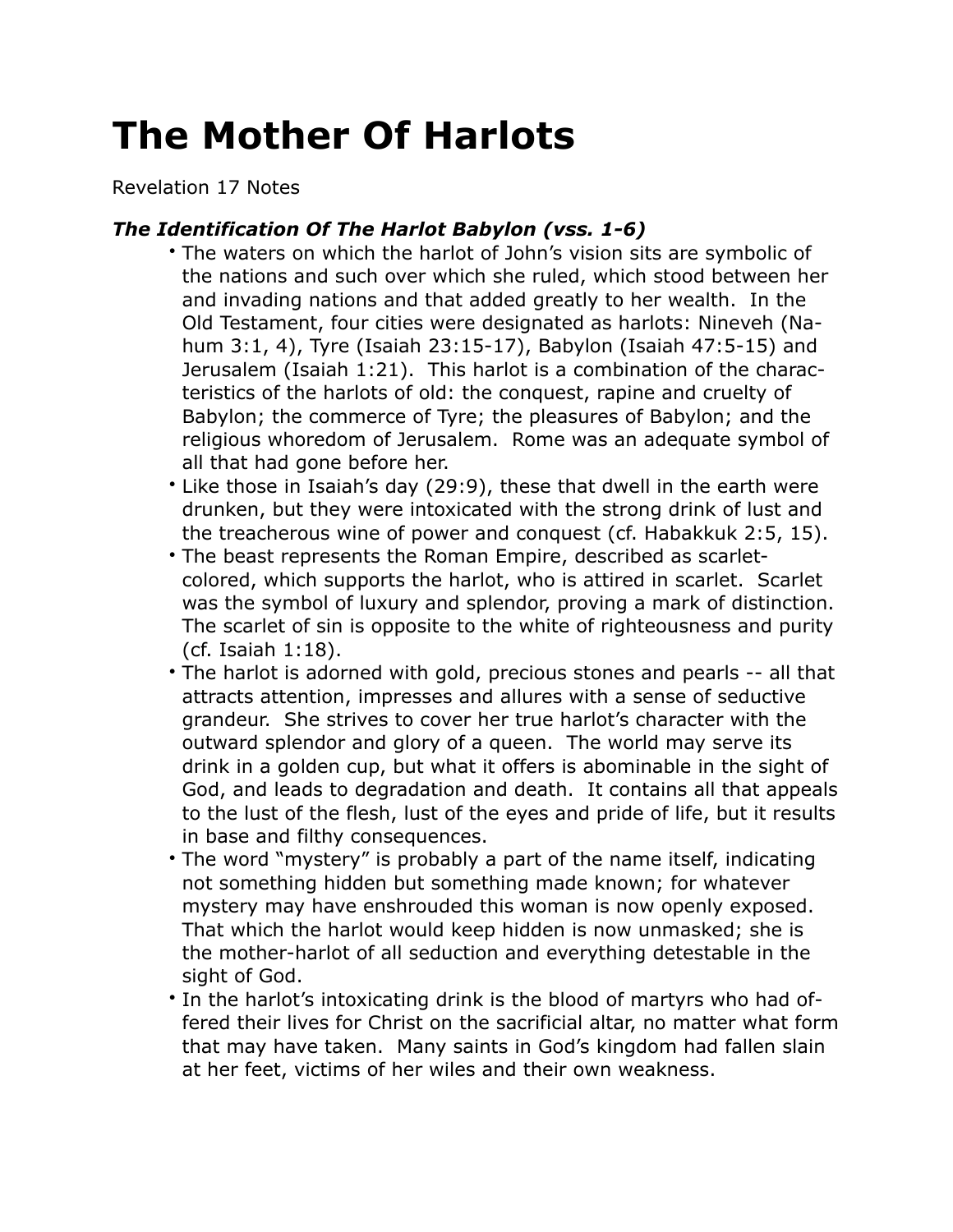## *The Explanation Of The Mystery Of The Woman And The Beast (vss. 7-14)*

- The vision was intended to strike an emotional chord in John's mind; also, a part of the angel's mission was to explain the mystery to John. The woman and the beast are inseparable, for lust rides upon and controls any self-seeking, persecuting political beast.
- John seems now to identify the beast with the emperor, for the empire is personified in its emperor. It is the beast who authorizes the persecution of the saints on whose blood the harlot was drunk. In the discussion on the head that received the "deadly wound" and was healed, it was concluded that Nero had received the "deadly wound," and his life was revived in Domitian. The earth dwellers are amazed at the beast's vitality -- how he can enter the abyss of destruction, revive and come forth in another form to continue his wicked work.
- The heads, mountains and kings are not to be thought of as seven individual kings or seven forms of government, but as a symbol of secular anti-Christian power. Repeatedly John has used seven as the symbol for completeness or perfection, and ten for the fullness of power. The beast represented the total of forceful anti-Christian or anti-theistic opposition, and the harlot represented that which is lustful, enticing and seductive -- all that appeals to the flesh. The seven kings, therefore, were a symbolic number, representing all kings or kingdoms, past, present and future that would oppose the kingdom of God.
- They "which have received no kingdom as yet" look to the future for their reign. They probably symbolize the total future powers aligned with the beast, the total number of kings and small kingdoms that ally themselves with the world opposition to Christ. The time period of these is relatively short -- "one hour" -- a period signifying brevity.
- As the saints are to be perfected together in one mind and one spirit, with one soul, striving for the faith of the gospel (1 Corinthians 1:10; Philippians 1:27), which mind is the mind of Christ (Philippians 2:5), so the beast and his associates are of one mind -- the mind of the dragon. These with one accord give their power and authority to the beast in opposition to the Lamb.
- These ten kings who have subordinated themselves to the beast, together with the beast, shall war against the Lamb and His forces. All opponents of the Lamb are doomed to defeat, however, for when the dragon was cast down (12:7-10) all authority and power were given to the Lamb (Matthew 18:18), and all things were put in subjection under His feet (Ephesians 1:20-23; 1 Peter 3:22). Not only shall God be victorious in this war, but His followers, identified as the "called, and chosen and faithful" shall share in the triumph.